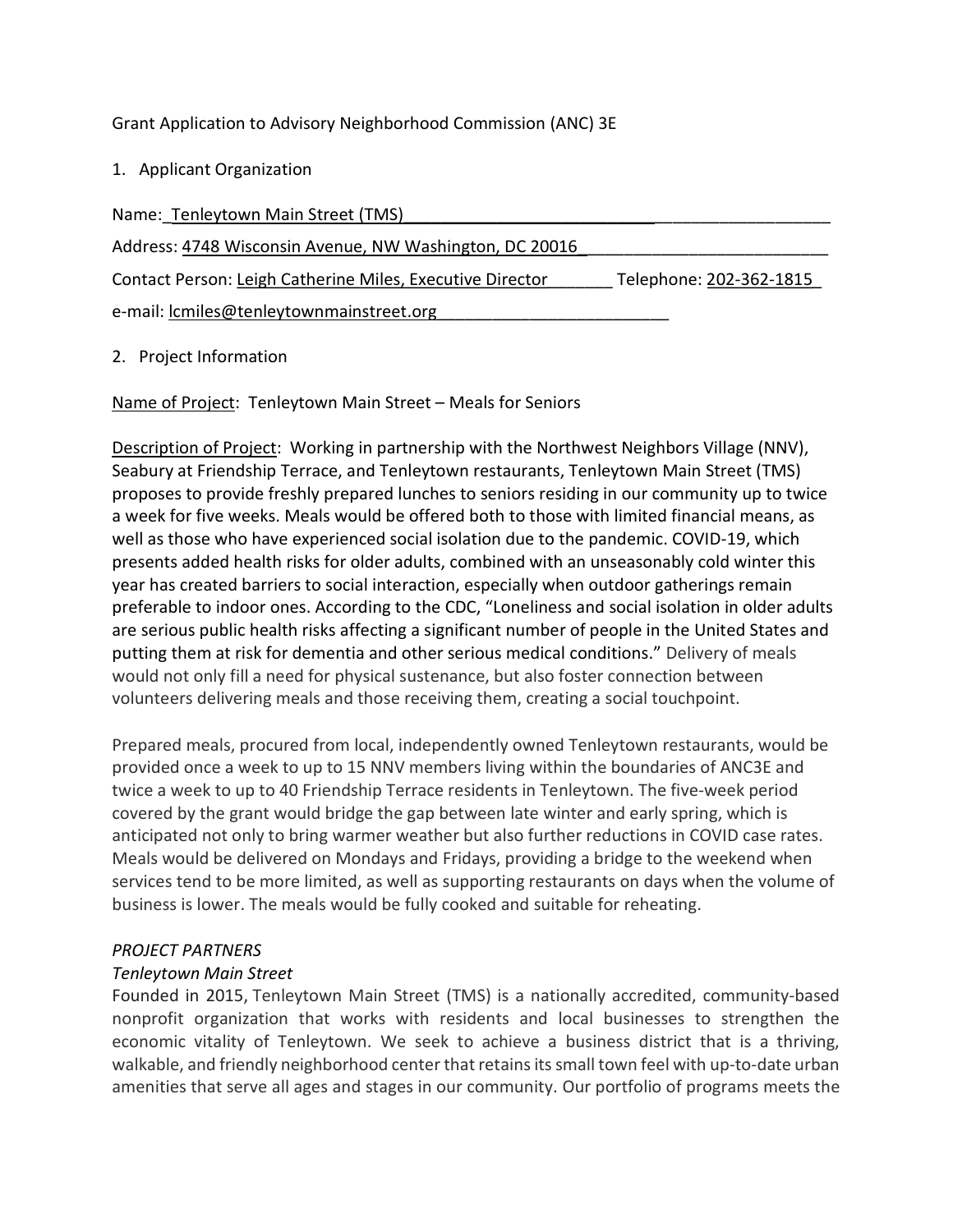unique needs of our business district, including marketing and special events, public and urban green space maintenance, small business consulting, and financial support for storefront and business operation improvements.

### Friendship Terrace

Friendship Terrace was developed by Episcopal Church Home, Friendship Inc., as one of the Services of Seabury Resources for Aging. Friendship Terrace is owned and operated by Seabury Resources for Aging, a nonprofit organization founded in 1924 with the mission to provide personalized, affordable services and housing options to help seniors in the greater Washington, DC area live with independence and dignity. Friendship Terrace provides affordable, independent living in studio and one-bedroom apartments for seniors aged 62 years or older.

### Northwest Neighbors Village

Founded in 2009, Northwest Neighbors Village (NNV) is a charitable non-profit membership organization established to help older adults age in their community. NNV is one of over a dozen senior Villages in Washington, DC, and part of the growing national Village movement. NNV offers older adults neighbor-to-neighbor support through local volunteers and creates opportunities for engagement that enable them to live with purpose and self-determination.

### BENEFITS TO RESIDENTS OF ANC 3E

The proposed grant from the ANC would meet two needs: 1) providing 95 prepared lunch meals each week to seniors living in our community, and 2) supporting up to two independent, minority-owned Tenleytown restaurants financially impacted by the pandemic that have not benefited from other financial assistance programs.

Location of Project: Project beneficiaries are located within the boundaries of ANC 3E, with the majority residing or working within Tenleytown.

Total Project Cost: \$7,475

Grant Request: \$7,475

# Where will additional funds needed to complete the project come from?

Tenleytown Main Street is an officially designated DC Main Streets program and is funded in part by the DC Department of Small and Local Business Development, as well as through privately raised funds. Any supplementary administrative, operational, and/or programmatic expenses incurred that are directly related to this project and not covered by funds granted by the ANC would be paid for under DSLBD grant assistance and/or individual contributions. Funding from ANC 3E would complement, but not duplicate, any assistance from the DC government.